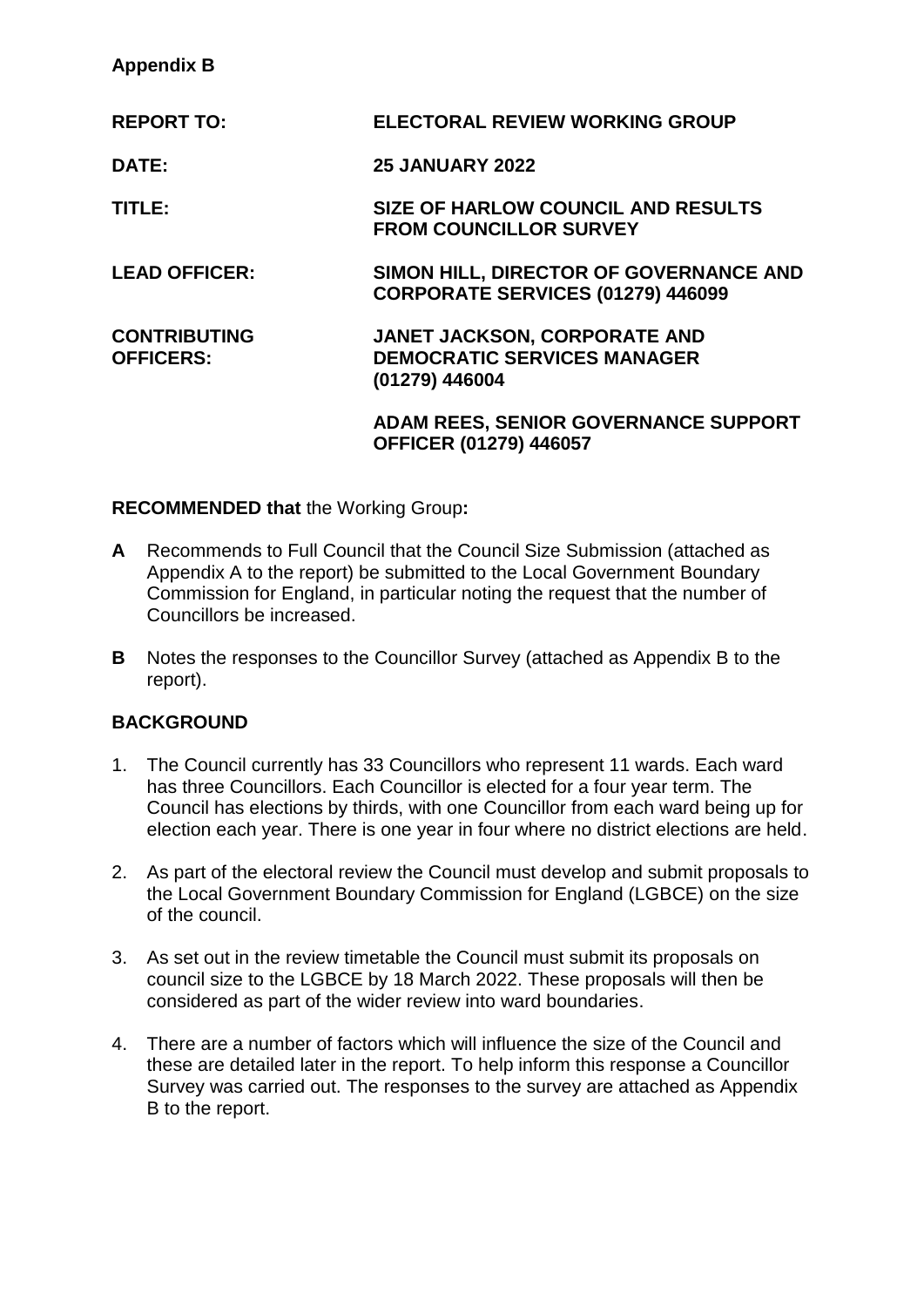## **ISSUES/PROPOSALS**

- 5. The first seven pages of the response to the LGBCE consultation are primarily background based, but attention should be drawn to Impact on the Council's effectiveness. With the current council size, if the majority of the administration is smaller it becomes more challenging to fill places on committees whilst maintaining a reasonable workload. Both the Audit and Standards, and Scrutiny Committee have restrictions on the number of Cabinet members that can be on the committees.
- 6. From page 8 of the response onwards, the LGBCE present a number of topics with key lines of explanation. The suggested responses are in the analysis section of each of these.

## **Governance Model**

- 7. There has been no indication from Councillors of a desire to move from the Cabinet system, or to fundamentally overhaul the governance structure within the Cabinet model. Therefore it is not expected that any changes in workload will arise.
- 8. The Cabinet Policy Development Working Group provides an opportunity for non-Cabinet members to have input into the development of strategic policies, in addition to the other avenues for developing strategic policy.

#### **Portfolios**

9. It is noted that being a Portfolio Holder is more onerous, requiring a greater time commitment, than for other Councillors. The size of the Cabinet and delegation of functions to individual Cabinet members is a matter for the Leader to decide, however it is not expected that Cabinet sizes would vary significantly.

# **Delegated Responsibilities**

- 10. The Leader has the power to delegate any function of the Cabinet to themselves or another member of the Cabinet. Typically Cabinet notes these delegations at the first Cabinet meeting of the municipal year. Decisions taken under delegated powers are subject to the same call-in provisions as decisions taken by the Cabinet as a whole.
- 11. Few decisions are taken under delegated powers by Portfolio Holders. If delegated powers were increased this would have a limited impact on overall workload.

#### **Internal Scrutiny**

12. The Council's overview and scrutiny function was reviewed in 2019/20 to align with Government guidance and improve the Scrutiny Committee's effectiveness. The Committee is functioning effectively and it is not felt there is a need to change the number of Councillors on the Committee.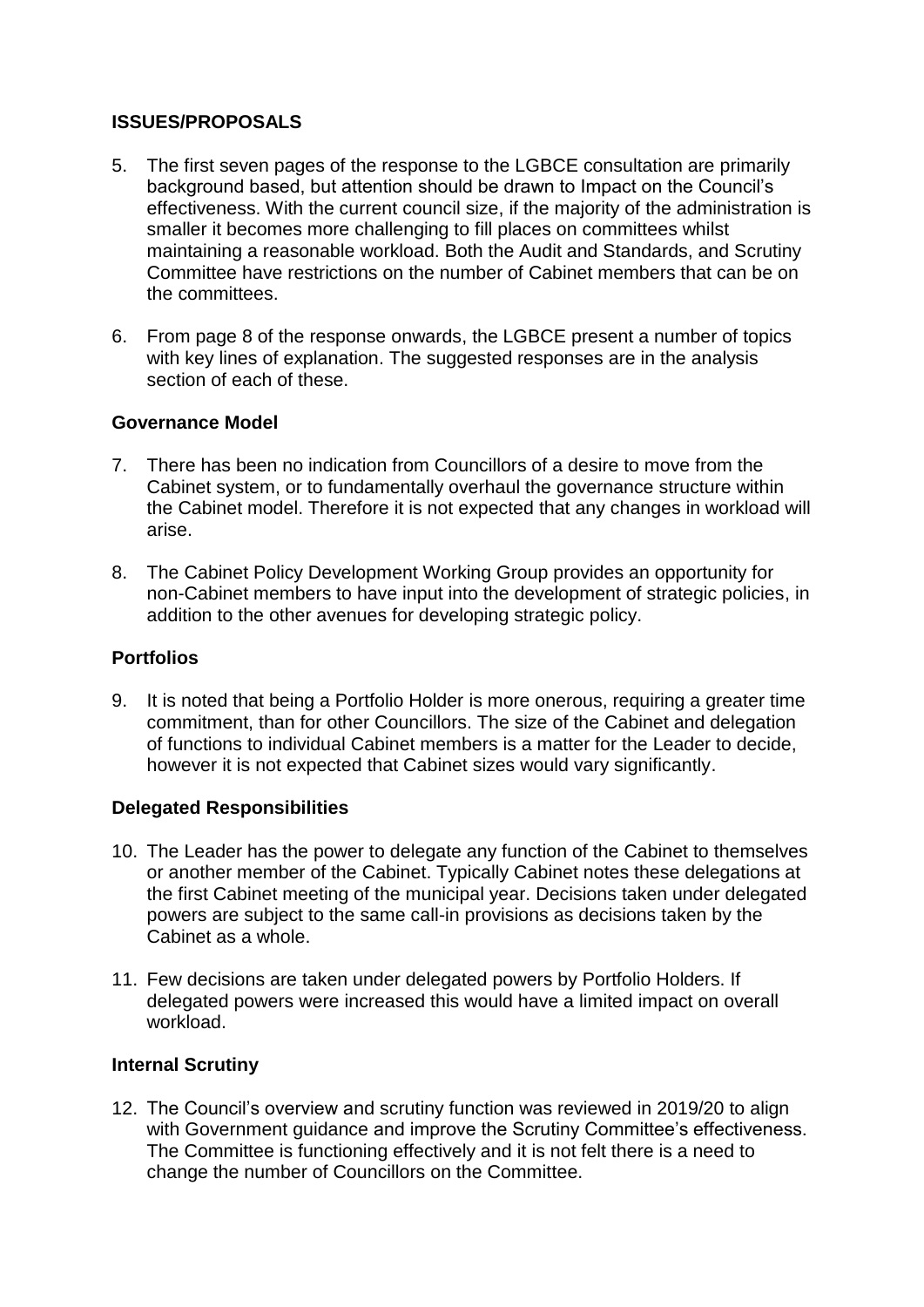# **Planning**

13. The Committee deals with a manageable number of applications per year. The Council is also a relatively small authority covering a densely populated area. This means there is no real need to introduce sub-committees or area committees.

## **Licensing**

14. The Council is required to have a Licensing Committee and it must have at least 10, but no more than 15 members. The Council's Licensing Committee has 10 members. These members also sit on the Licensing, and Regulatory Sub Committees. The Sub Committees have panels of three Councillors and these are arranged on a rota so workload is balanced.

## **Other Regulatory Bodies**

15. The Council has relatively extensive delegations to Officers, and so the regulatory committees only consider applications that are more complex or contentious.

## **External Partnerships**

- 16. Councillors are appointed to outside bodies and these have some impact on the workload of Councillors, particularly those in the Administration who are appointed to the majority of them, and further to Cabinet members.
- 17. The Council also appoints directors to HTS and its subsidiaries. The HTS directorships create a relatively large workload but these positions are remunerated on a level equal to Portfolio Holders.

# **Community Leadership**

18. The way in which Councillors communicate with the public has changed in the last twenty years, as the way people generally communicate has changed. There will always be a need for face to face contact, but the survey responses have indicated that where Councillors have resumed surgeries they have had low attendance

#### **Casework**

- 19. The survey has indicated a clear shift towards casework coming via email, and this change was accelerated by the pandemic. There was a large increase in case work from the 2020/21 financial year to April 2021-November 2021. It is noted that this increase was most likely due to the reduction in Covid restrictions.
- 20. There is a large variance in the amount of case work, ranging from 1-5 cases up to 41-45 cases a month. The median is 11-15 cases. Generally Councillors feel they are able to cope, however there are some who occasionally find the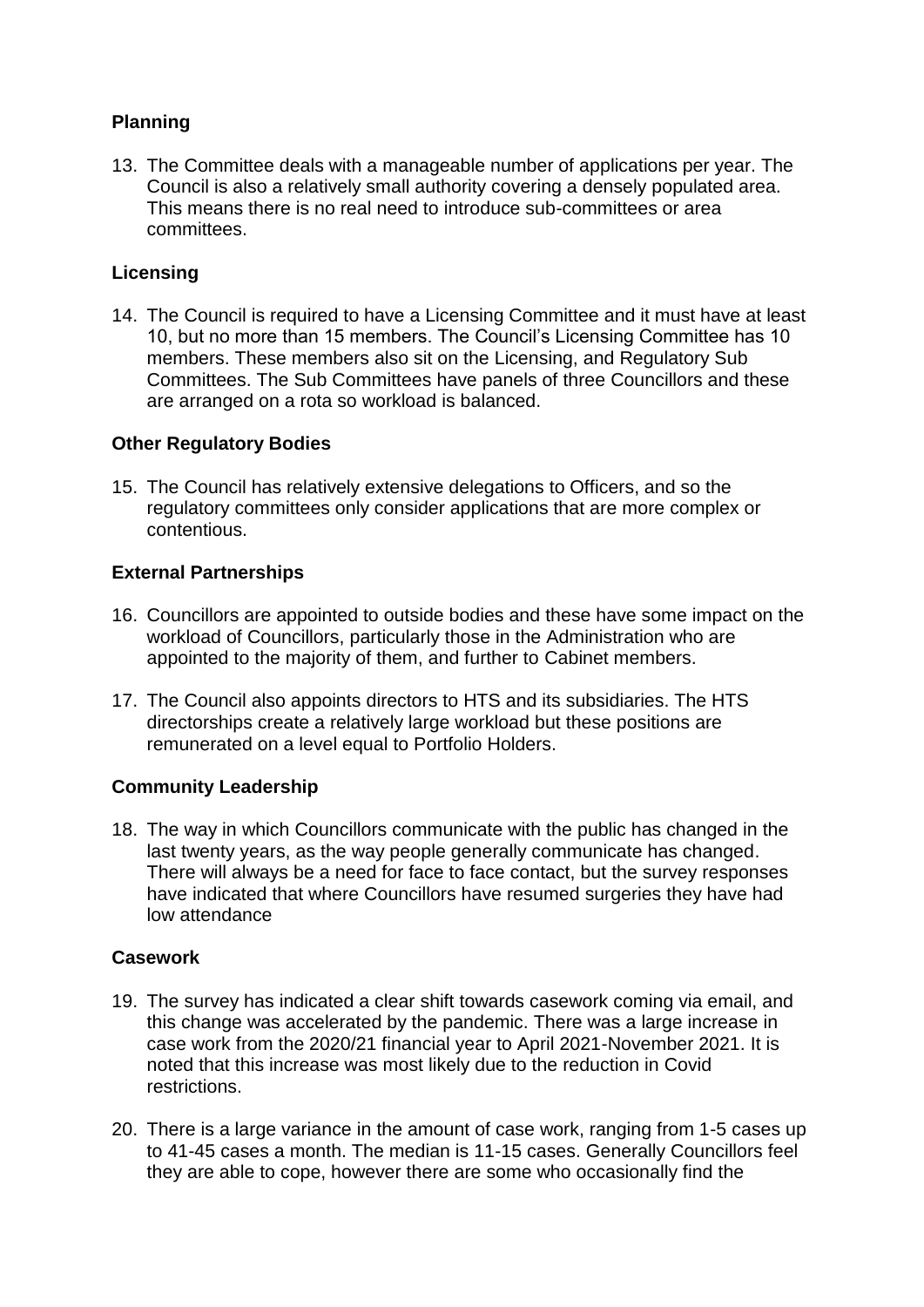workload difficult. This is in part due to the quantity of workload, and similar points were raised later in the survey.

## **Potential size of the Council**

- 21. At the previous meeting, the Working Group decided that the Council should not carry out a consultation on changing to all-out elections. The LGBCE is unlikely to approve any number of Councillors which would mean that wards had different numbers of Councillors if that meant some wards had fewer opportunities to vote. For example, where some wards had two members and some three.
- 22. Most wards have no more than three members. Given the Working Group's desire to not pursue a consultation on all out elections and continue with elections by thirds, the number of Councillors will likely by a multiple of three.
- 23. The answers to question 16 indicate a variety of views on council size, with some in favour of retaining the current size, and some wishing to see an increase of three to six councillors. No respondents felt the Council should have fewer Councillors.
- 24. The population of Harlow has increased in the last ten years with a number of large scale developments such as Newhall. Not only have these changes meant that some wards have become relatively large it has meant an increase in caseload as Councillors represent more people.
- 25. Some Councillors will have experienced disproportionate increases in their workloads. The proportionality of work needs to be addressed through the setting of revised ward boundaries.
- 26. Instead council size needs to look at overall workload. This means whether the average workload of a councillor allow them to fulfil their roles effectively. This needs to take into account any additional workload which will be caused by further population growth.
- 27. The only population growth that can be considered at this stage is growth within Harlow's existing boundaries that will be delivered in the next ten years. Therefore growth from the strategic sites outside of Harlow should not be considered.
- 28. As set out in the response to the LGBCE, a reduction in the number of the Councillors would increase the workload for each Councillor, inhibiting their capacity. With the population of Harlow set to grow the ability to maintain effective arrangements would be further diminished. Councillors would also experience an increase in committee workload.
- 29. A recommendation of no change to council size presents challenges in that population distribution has changed significantly in Harlow and it is important that new ward boundaries take into account some of the more natural ward boundaries that can be found in Harlow.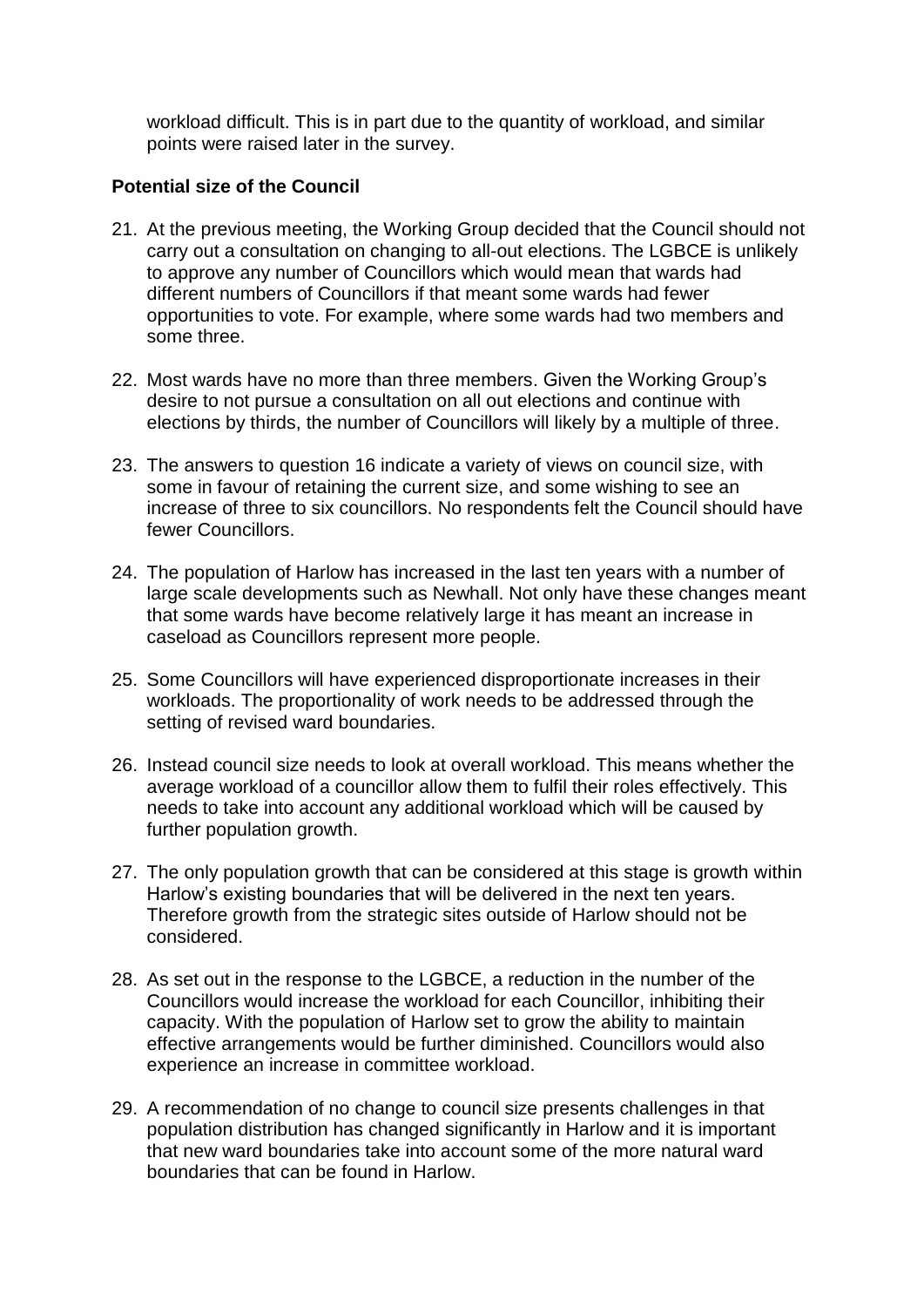30. An small increase in council size would mitigate against the issues mentioned above, and would provide more flexibility in the governance arrangements. It is therefore recommended that the Council proposes to the LGBCE that the Council's membership is increased.

## **Next Steps**

- 31. The proposals on council size need to be approved by Full Council. This will be done at the meeting on 24 February 2022.
- 32. The LGBCE will then be required to carry out two consultations. The first on warding patterns from 10 May 2022 until 18 July 2022, and the second on its draft recommendations from 4 October 2022 until 12 December 2022.
- 33. The LGBCE will meet to agree its final recommendations on 13 February 2023 with the order made in Spring 2023, taking effect from 2024.

#### **IMPLICATIONS**

**Strategic Growth and Regeneration** None specific. **Author: Andrew Bramidge, Director of Strategic Growth and Regeneration** 

#### **Finance**

None specific. **Author: Simon Freeman, Deputy to the Chief Executive and Director of Finance**

#### **Housing**

None specific. **Author: Andrew Murray, Director of Housing** 

#### **Communities and Environment**

As contained in the report. **Author: Jane Greer, Director of Communities and Environment**

#### **Governance and Corporate Services**

As contained in the report. **Author: Simon Hill, Director of Governance and Corporate Services**

#### **Appendices**

Appendix A – Draft response to the LGBCE Appendix B – Responses to Councillor Survey

#### **Background Papers**

None.